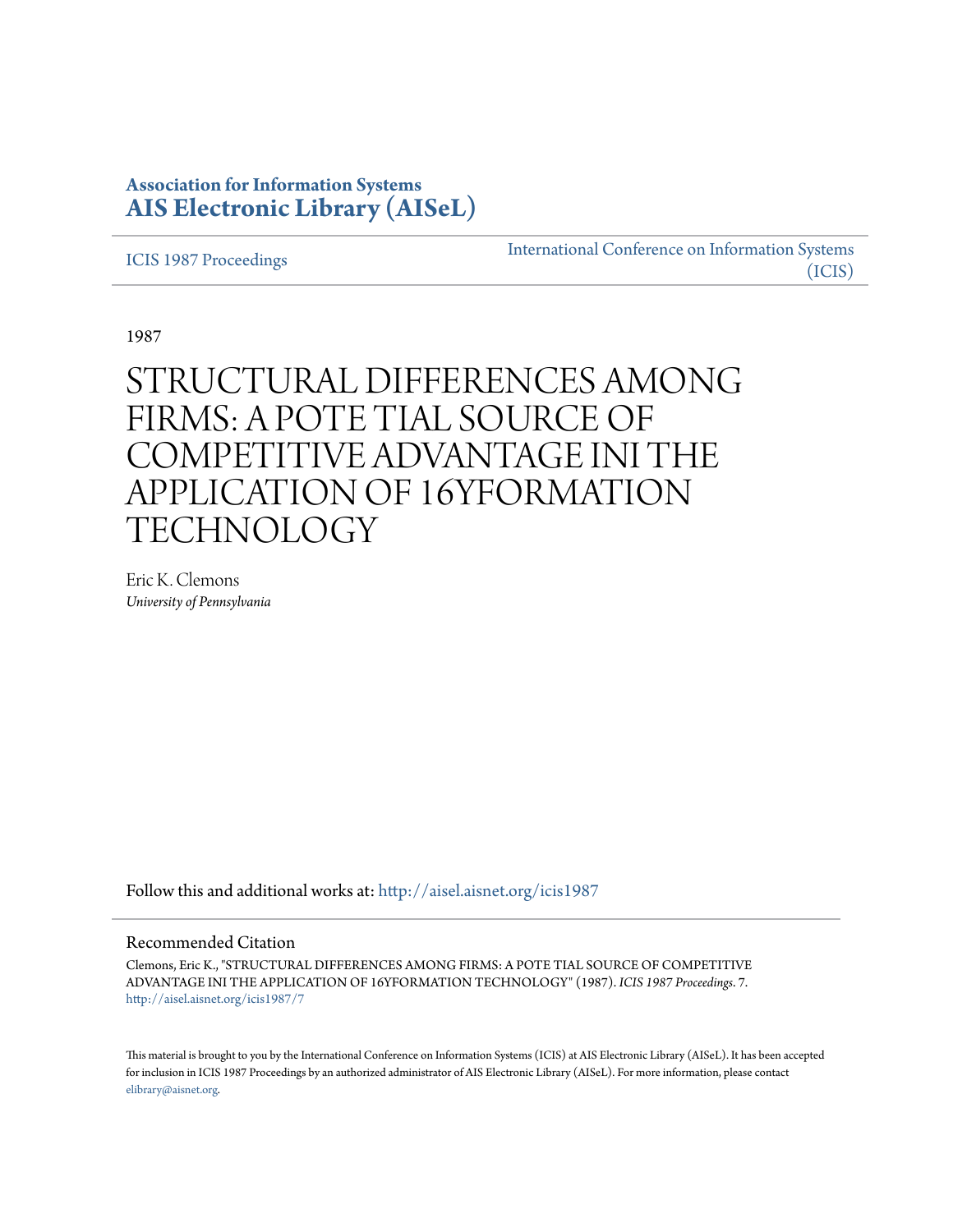### STRUCTURAL DIFFERENCES AMONG FIRMS: A POTENTIAL SOURCE OF COMPETITIVE ADVANTAGE IN THE APPLICATION OF INFORMATION TECHNOLOGY

### Eric K. Clemons Michael Row The Wharton School University of Pennsylvania

## ABSTRACT

Information systems are seen as strategic business tools, frequently essential to a firm and central to its competitive strategy. Their importance is now acknowledged. But information technology -- equipment and services -- is available to all firms, and most applications can be duplicated; often the copying firm enjoys the advantages of newer and better technology, learns from the experience of the innovator, and offers comparable services at reduced costs. When can an information system convey sustainable competitive advantage?

We believe that the benefits resulting from an innovative application of information technology can be defended if:

- o they are so closely tied to the strategy of the innovating firm that competitors do not wish to copy them
- <sup>o</sup> they exploit unique structural characteristics of the innovating firm -- aspects of vertical integration, degree of diversification, or unique skills and resources -- so that competitors do not benefit from copying them

We introduce here <sup>a</sup> model of the firm, based on value chain analysis, that highlights differences among firms; the model then guides the search for defensible opportunities for competitive advantage that exploits these differences.

There is widespread and continuing interest in tive advantage. Many applications we have examin-<br>information systems and their effects on business ed in corporate finance, retail banking, and information systems and their effects on business ed in corporate finance, retail banking, and strategy; there is particular interest in information distribution systems have proved to be strategic strategy; there is particular interest in information distribution systems have proved to be strategic advantage for innovative and aggressive firms. But our initial expectations to the contrary. Perhaps there is a growing realization that competitive the earliest example we have been able to locate of there is a growing realization that competitive the earliest example we have been able to locate of advantage was advantage may be more difficult and more elusive a strategic technology not conveying advantage was than initial reports have led industry practitioners the first battle involving armor plated warships: than initial reports have led industry practitioners the first battle involving armor plated warships:<br>to expect.

national Conference on Information Systems neither the North nor the South gained any (Clemons and Kimbrough 1986), is that many advantage from this innovation, at least in this first strategic applications of information systems have battle, yet it was immediately clear that the proved to be strategic necessities. Such systems traditional wooden warships were numbered. proved to be strategic necessities. Such systems

1. INTRODUCTION must be developed to match <sup>a</sup> threat from <sup>a</sup> competitor; they are clearly necessities. But since 1.1 Strategic Necessity or Competitive Advantage competitors often develop equivalent systems at about the same time, they seldom convey competinecessities (Clemons and Kimbrough 1987) despite<br>our initial expectations to the contrary. Perhaps Somehow the image of the Monitor and the Merrimack futilely slugging it out in an inconclusive Our hypothesis, first presented at the 1986 Inter-<br>naval battle conveys precisely what we want;<br>national Conference on Information Systems neither the North por the South gained any advantage from this innovation, at least in this first<br>battle, yet it was immediately clear that the days of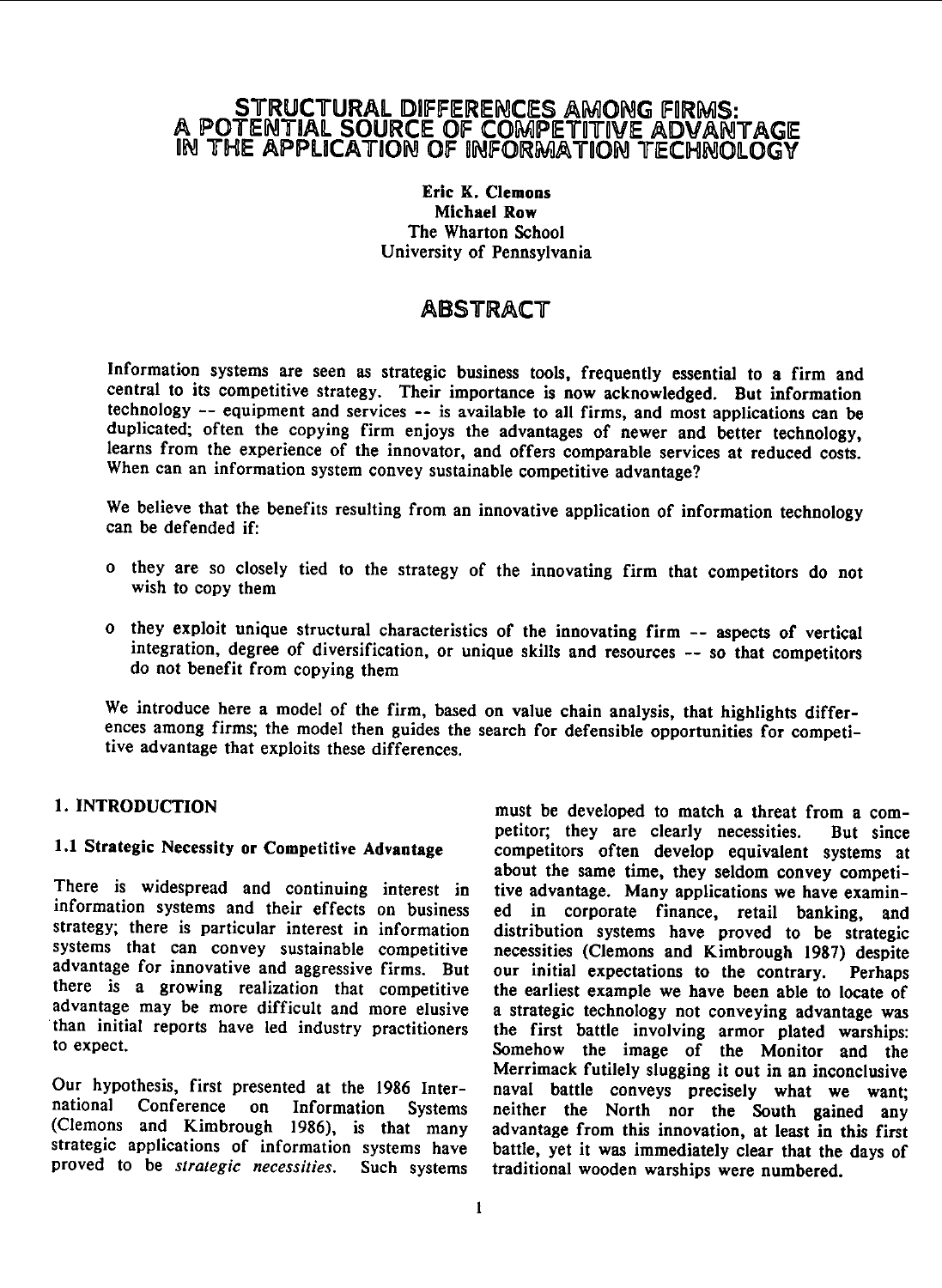many cases the initial innovator may in fact place to advantage protected through the third or fourth his firm in a disadvantaged position. Where there means, vet these seem to us after some thought to his firm in a disadvantaged position. Where there are no first mover effects to give advantage to the are no first mover effects to give advantage to the be far more promising. And examples are available:<br>innovator, if the innovation becomes a necessity. When American Airlines first introduced its travel innovator, if the innovation becomes a necessity, When American Airlines first introduced its travel<br>and if the innovating firm lacks any special skill in agent reservation system, no other major airline was producing this necessity, it may actually find itself willing to cooperate in its development. Each had a<br>in a weakened competitive position. To return to reason: TWA, for example, relied heavily on in a weakened competitive position. To return to reason: TWA, for example, relied heavily on our graphic image of naval battles, the South gained through-traffic originating in Europe, while Eastern our graphic image of naval battles, the South gained through-traffic originating in Europe, while Eastern no advantage from introducing the ironclad warship, relied heavily on its shuttle services, which required no advantage from introducing the ironclad warship, relied heavily on its shuttle services, which required since the North matched it at the same time: no reservations.<sup>1</sup> This clearly is an example of an since the North matched it at the same time; no reservations.<sup>1</sup> This clearly is an example of however, given the South's more limited industrial innovation that competitors *did not want to copy*. however, given the South's more limited industrial base, this new necessity further weakened her military position. Competitors will not benefit from copying an

We believe that structural differences among firms competitors. This in essence converts an untapped produce a primary source of competitive advantage *comparative advantage* of the innovating firm into a produce a primary source of competitive advantage through information technology; in fact, they form a competitive advantage; such advantages can be primary source of competitive advantage for any defended because competitors lack the non-MIS primary source of competitive advantage for any means through which this advantage is pursued. resources needed for duplication and often cannot

Applications of information technology may convey some advantage, assuming that they are good ideas As an example, we consider the introduction of a<br>and that the marketplace will demand them. They new financial instrument, such as the Cash Manageand that the marketplace will demand them. They new financial instrument, such as the Cash Manage-<br>will convey *sustainable* advantage if any of the ment Account (CMA) developed by Merrill Lynch in will convey *sustainable* advantage if any of the following conditions is met:

- 
- o You have preempted the marketplace; customers tively. will accept only one system and will not switch, and the adoption of your system was so rapid 1.3 A Structural Model of the Firm that there is simply no market left to compete for by the time your competitors can act In the following section, we begin to develop <sup>a</sup>
- 
- <sup>o</sup> Competitors cannot benefit from copying your

Examples of sustainable advantage through the first two means do exist, but they are far less common o as an *evaluator* for determining areas in which<br>than a trusting first scan of the MIS literature these applications are most likely to produce than a trusting first scan of the MIS literature would imply. After some thought, this is probably significant benefits not surprising: it is difficult to keep an idea secret; it is difficult to keep improving an idea o perhaps most importantly, as a *predictor* of those faster than competitors not tied to an older areas in which competitors can not readily or faster than competitors not tied to an older technology; it is difficult to get a product adopted effectively duplicate the benefits of an innova-<br>fast enough to preempt a market. fast enough to preempt a market.

Vitale (1986) extends this notion, suggesting that in We have not seen in the MIS literature references agent reservation system, no other major airline was willing to cooperate in its development. Each had a

innovative application if its benefits do not derive directly from the information systems, but rather 1.2 Structural Differences Among Firms from ways in which the application exploits unique resources possessed by the innovator but not by its competitors. This in essence converts an untapped readily obtain these resources.

the mid-1970s. The CMA involved a money market account, a checking account, brokerage services, a o Your competitors cannot duplicate your innova- credit card, and a line of credit. This instrument<br>tion or, through constant improvement, you can can be matched only by firms able to offer all can be matched only by firms able to offer all remain ahead of your competition services; it can provide competitive advantage only to firms able to offer these services cost effec-

structural model of the firm and we then use this o Competitors do not want to copy your innovation to begin to see how organizations use information technology. We find this useful for several reasons:

- innovation **intervalse in the contract of the contract of the contract of the contract of the contract of the contract of the contract of the contract of the contract of the contract of the contract of the contract of the** information technology effectively
	-
	-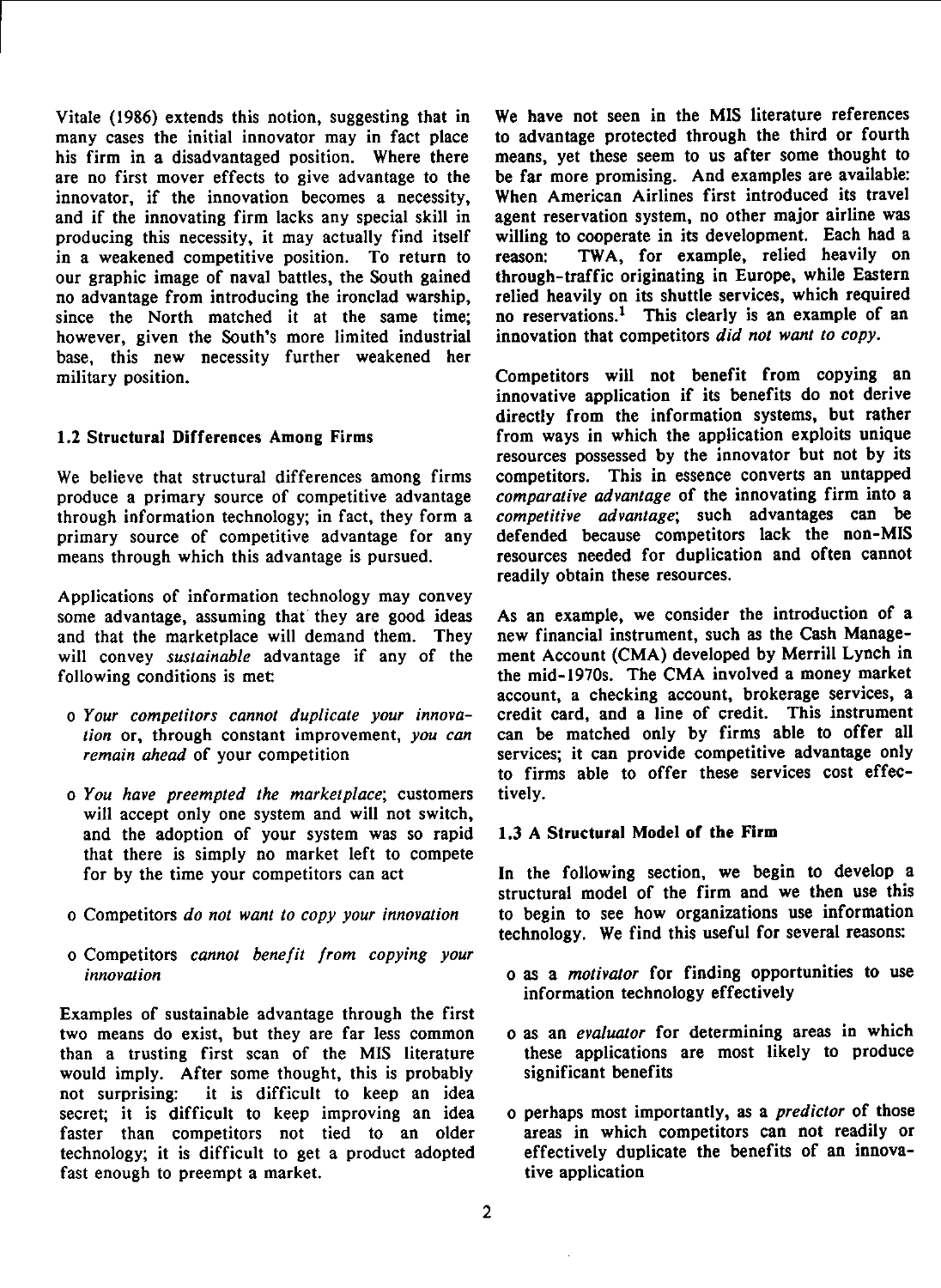### 2. A STRUCTURAL MODEL OF THE FIRM o managed interactions -- for example, in large,

Again, we introduce the following model of the firm production scheduling must be coordinated to because it serves as an indicator of where to look deliver work in process inventory where needed for promising uses of information technology and as an evaluator of candidate applications; also, it has facilities must schedule production; where orders proved effective as an evaluator after the fact of from suppliers must be coordinated; and where attempted applications and as a partial explanation the entire process must ultimately be driven by of observed effects. We are convinced that sales data and marketing information. Not differences among firms are likely to indicate where benefits of an information technology application Lawrence and Lorsch (1967) have shown that can be successfully retained by the innovating firm. increasing environmental complexity leads to

### 2.1 The Model Itself

The model is based on the value chain,<sup>2</sup> which tion technology used in the following ways: illustrates the production of <sup>a</sup> good or service as <sup>a</sup> directed, attributed graph. Nodes in the graph o to manage interactions within the firm, particurepresent activities performed to add value. Arcs larly those not handled by the firm's existing represent the flow of goods or information and are hierarchical control structures labeled with attributes that indicate what is flowing<br>in what volume.

Firms differ in their degree of vertical integration; that is, they differ in how far they extend their value chains. In this model, we represent *industry* 2.2.1 Managing vertical interactions value chains, rather than value chains of individual firms; thus, for less than fully integrated producers, firms; thus, for less than fully integrated producers, Information systems can be used to manage the the value chain of a the value chain for a product will be shown as a vertical interactions within a single value chain of a sequence of value chains for suppliers, the manufac-<br>single firm, coordinating inventories, scheduling sequence of value chains for suppliers, the manufac-<br>turer, distributors, and customers.<br>production to meet demand, and permitting coordin-

Firms that produce several goods or services will be within a single value chain, across the boundaries represented by multiple parallel value chains.

and service and support functions. Information technology has always done the following things well:

- <sup>o</sup> produced speed in communications, reducing
- 
- Cash Management Accounts, where monthly cient.<br>balances reflect the value of trades, net these automatic debits to cover credit card balances functions from different business units. due

geographically distributed manufacturers, where deliver work in process inventory where needed while still reducing quantities; where individual sales data and marketing information. Not<br>surprisingly, this is related to the previous point: more complex interactions requirements

Given these capabilities, we expect to see informa-

- 
- o to manage interactions with organizations outside the firm

production to meet demand, and permitting coordination and control of geographically dispersed<br>facilities. Information systems can also be used Firms differ in their degree of *diversification*. facilities. Information systems can also be used<br>Firms that produce several goods or services will be within a single value chain, across the boundaries of a firm, where traditional hierarchical control structures break down; these inter-organizational 2.2 The Role of Information Technology information systems can facilitate sales, order entry,

### 2.2.2 Managing horizontal interactions

Information systems have proved especially effective in managing the horizontal interactions within a <sup>o</sup> handled large volumes of information firm which cross the boundaries of individual strategic business units; again, traditional hierarchio managed complexity -- for example, in individual cal control structures have generally been insuffi-<br>Cash Management Accounts, where monthly cient. The benefits that result from facilitating these interactions frequently are generated by commissions; the value of money market funds, portfolio effects, in which benefits result from including deposits, withdrawals, sweep of idle novel combinations, and economies of scope in including deposits, withdrawals, sweep of idle novel combinations, and economies of scope, in funds between trades, and interest earned: and which costs are reduced by combining related which costs are reduced by combining related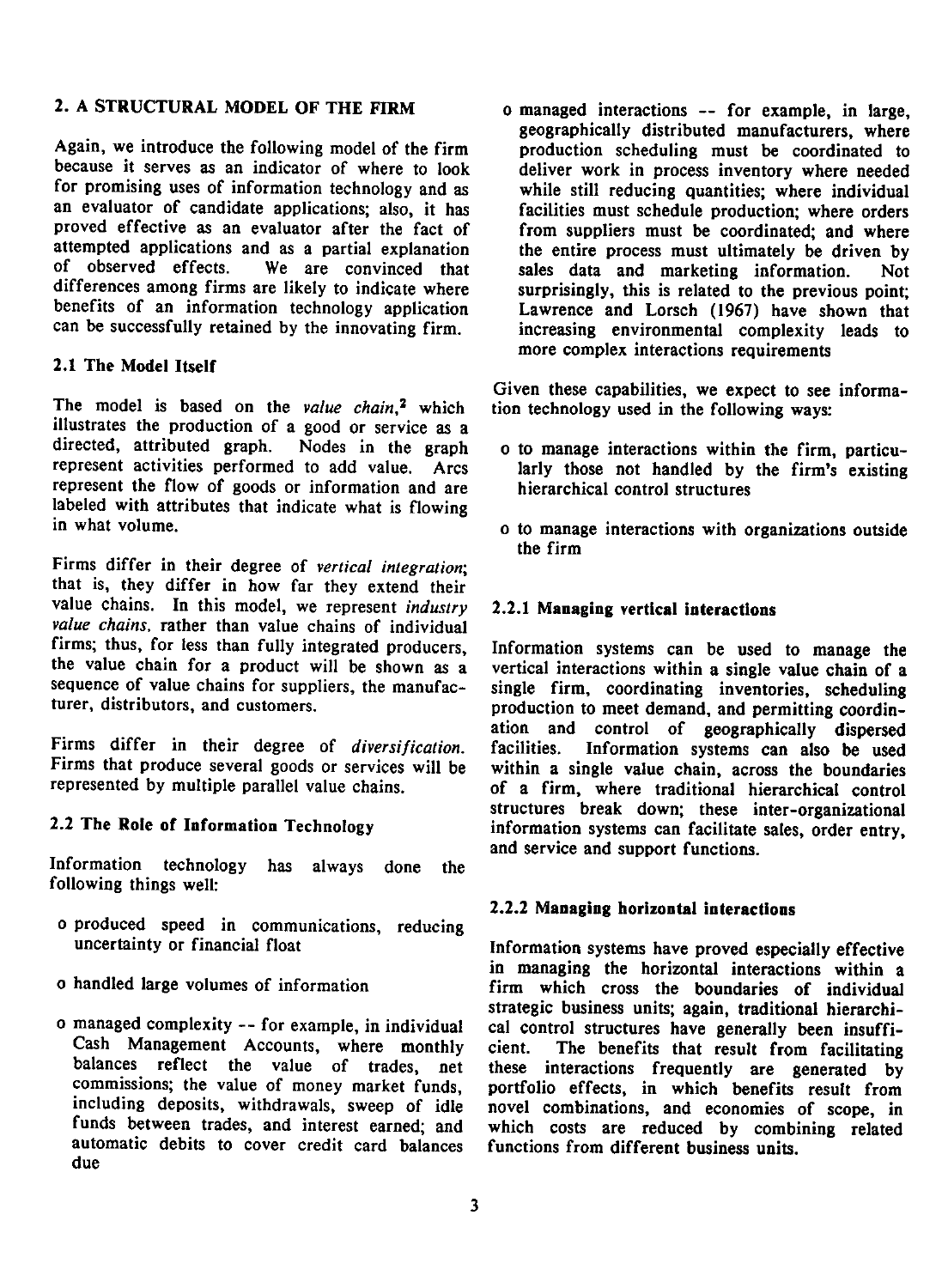Perhaps the most valuable use of information comparative advantage into a competitive one; the technology is in the creation of synergies that manufacturer's unique position makes it impossible technology is in the creation of synergies that exploit portfolio effects. Firms can create new products, or can add value to existing products, by leveraging the combination of business units in the portfolio. Cash management accounts, mentioned We expect the manufacturer in this example to do above, are an excellent example of creating a new well, as it in fact appears to be doing. Is it doing above, are an excellent example of creating a new well, as it in fact appears to be doing. Is it doing<br>product, with real value to customers, by combining better than all its competitors? Probably not. An product, with real value to customers, by combining offerings from several business units.

Untapped differences among firms may be *potential* some may be just as effective in exploiting another or *comparative advantages*; they become *competitive* firm's structural differences, converting them into or comparative advantages; they become competitive firm's structural differences, converting them into advantages when firms find some way to exploit different, equally sustainable sources of competitive advantages when firms find some way to exploit different, them, developing a product or service that advantage. them, developing a product or service that customers will demand and that competitors cannot readily match or cannot match at comparable prices. 4. USING THE MODEL IN THE SEARCH FOR<br>Well conceived strategies can exploit differences ADVANTAGE Well conceived strategies can exploit differences among firms such as manufacturing excellence, differences in distribution networks, or differences in access to strategic resources. These are search for competitive opportunities in the following<br>competitive advantages that can be sustained since areas: competitive advantages that can be sustained, since real structural differences among firms are not

Information systems applications that exploit these differences among firms similarly may yield sustain-<br>able advantages Unless the competitor can diversification able advantages. Unless the competitor can somehow eliminate the comparative disadvantage of his firm, copying the innovator's information system o opportunities presented by differences in will be of only limited value.

to make these concepts clear. We consider here a helpful in relating the search for opportunities to vertically integrated manufacturer of sweaters, the strategy pursued or niche occupied by a firm, vertically integrated manufacturer of sweaters, the strategy pursued or niche occupied by a firm,<br>which manufactures and distributes sweaters and when these can be a means of defending any which manufactures and distributes sweaters and sells them through its own retail outlets. The manufacturer has an information system that provides very timely and very accurate sales information. It exploits this by maintaining very 4.1 Opportunities Resulting from Differences<br>limited finished goods inventory: instead. *semi*-<br>**Among Firms in Vertical Integration** limited finished goods inventory; instead, semi-<br>finished inventory is kept. For example, an finished inventory is kept. inventory of sweaters is kept finished but not yet Firms differ in their degree of vertical integration;<br>colored: they can then be dyed to meet demand, that is, their value chains are of different lengths, colored; they can then be dyed to meet demand, rather than manufactured for inventory, and they reflecting which of their primary value-adding can be shipped where stock is needed, rather than activities they directly perform and which they where demand is expected. Clearly, this reduces achieve by purchasing goods or services from other where demand is expected. Clearly, this reduces achieven cost and could not be done by a less integrated firms. cost and could not be done by a less integrated manufacturer. Copying the sales information system -- even copying the sales, manufacturing, inventory o Xerox sells through an internal sales force, while<br>control, and distribution systems -- would be of Savin sells through independent dealers. Links control, and distribution systems -- would be of

2.2.3 Creating synergies limited benefit to <sup>a</sup> less integrated manufacturer. The manufacturer here has converted a potential, comparative advantage into a competitive one; the for competitors to erode this advantage simply by duplicating the information systems.

information system that exploits differences among firms still yields only potential advantages. If these 3. EXPLOITING DIFFERENCES AMONG FIRMS advantages are real they are likely to be sustainable. But there are other strategies possible, and some may be just as effective in exploiting another

We use the model just introduced to guide the

- o opportunities presented by differences in degree of vertical integration
- 
- competence in a basic value-adding operation

As usual, even a single naive example should help Additionally, though less directly, we find the model<br>to make these concepts clear. We consider here a helpful in relating the search for opportunities to The competitive advantage derived. We treat each of that these in more detail below.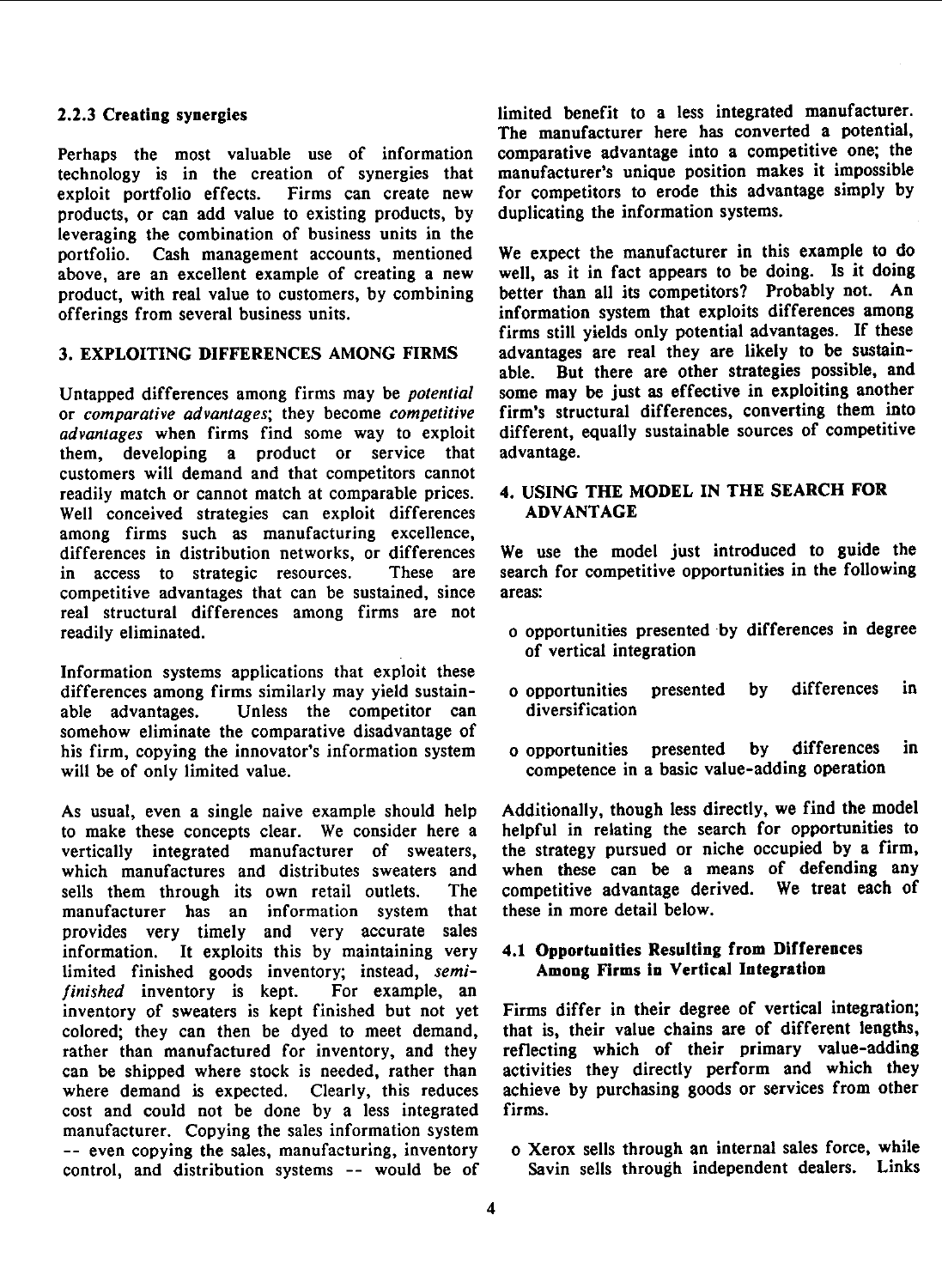enormous expense to Merrill not incurred by their competitors.

The model highlights this class of differences among firms, showing it as differences in the lengths of Clearly, firms differ in the number of activities representing flow of goods, services, or information along these chains. Not all differences will indicate opportunities for information technology. Interfaces - yields conglomerates. These were intended either<br>-- those places where the value chain crosses the to exploit managerial expertise of the holding boundary between firms -- are especially promising as opportunities to exploit information technology to businesses with uncorrelated cyclical behavior. manage interactions, reduce complexity, or reduce Recent evidence indicates that unrelated diversifi-<br>uncertainty. Other possible important character- cation produces firms with profitability less than istics likely to indicate opportunities include the that of firms that diversified around some core area technology of the activity, the volume of informa- of competence (Rumelt 1982), and in this paper we tion transmitted and the need for speed in moving will consider only related diversification. it, customer transaction costs, and alternative mechanisms available for managing interactions.  $\qquad$  o McKesson -- McKesson Corporation is a distri-

- o by-passing activities where you have a disadvan-<br>tage; e.g., constructing an alternative distribution single line of business, particularly in the combat the lack of branches several lines.
- o providing services that are more expensive for o American Hospital Supply -- AHS enjoys an competitors than they are for your firm advantage when competing against companies

Primary assets in the value chain are relatively customer, single source shopping greatly reduces static, at least compared to introducing or dropping transaction costs. software systems. Application systems are relatively inexpensive, at least when compared to a network o Allegi -- Real synergies should be available by of factories. Thus, differences among firms' value combining the different components of business chains, if they offer opportunities for competitive travel within <sup>a</sup> single firm: air travel, rental advantage, generally offer opportunities for sustain-<br>able advantage.<br>your Hertz rental car check your hass in for

We offer one final example of strategic differences, based on differences in value chains. General based on differences in value chains. General your Westin or Hilton International hotel.<sup>4</sup>

to customers may benefit Xerox more than Savin, Motors manufactures more of the components in its<br>while links to dealers may be more necessary for automobiles than either Ford or Chrysler, which while links to dealers may be more necessary for automobiles than either Ford or Chrysler, which<br>Savin than for Xerox.<br>both out-source close to half the value of the both out-source close to half the value of the materials in their automobiles. This captive materials in their automobiles. o Merrill Lynch has the largest "Main Street" manufacturing capability, and its assured customer distribution network of any Wall Street invest-<br>ment house. This may offer a unique distri-<br>Now, as Chrysler and Ford use information tech-Now, as Chrysler and Ford use information techbution channel for Merrill to move products nology to manage their relationships with suppliers, developed by their capital markets group: gaining assured quality, flexibility in service and developed by their capital markets group; gaining assured quality, flexibility in service and alternatively, if other firms can develop elec-<br>delivery, and the cost advantage that comes from alternatively, if other firms can develop elec-<br>tronic links directly to potential retail customers their suppliers' uniformly lower wage scales. GM's tronic links directly to potential retail customers their suppliers' uniformly lower wage scales, GM's for many types of trades, this may represent an advantage has been converted into a disadvantage.<sup>3</sup> advantage has been converted into a disadvantage.<sup>3</sup>

### 4.2 Opportunities Resulting from Differences in Degree of Diversification

they pursue as well as in their degree of vertical<br>integration. Unrelated diversification -- moving into unrelated lines of business by acquiring firmsthe exploit managerial expertise of the holding<br>company or to reduce risk by entering into cation produces firms with profitability less than

- butor for several lines of products, among them Possible competitive uses include: pharmaceuticals, liquor, and business forms. They would be expected to enjoy scope tage; e.g., constructing an alternative distribution single line of business, particularly in the development of software applicable to these
	- advantage when competing against companies that distribute fewer lines of product; for the
	- your Hertz rental car, check your bags in for your United flight, and receive your boarding<br>card. Ultimately, you may be able to do this at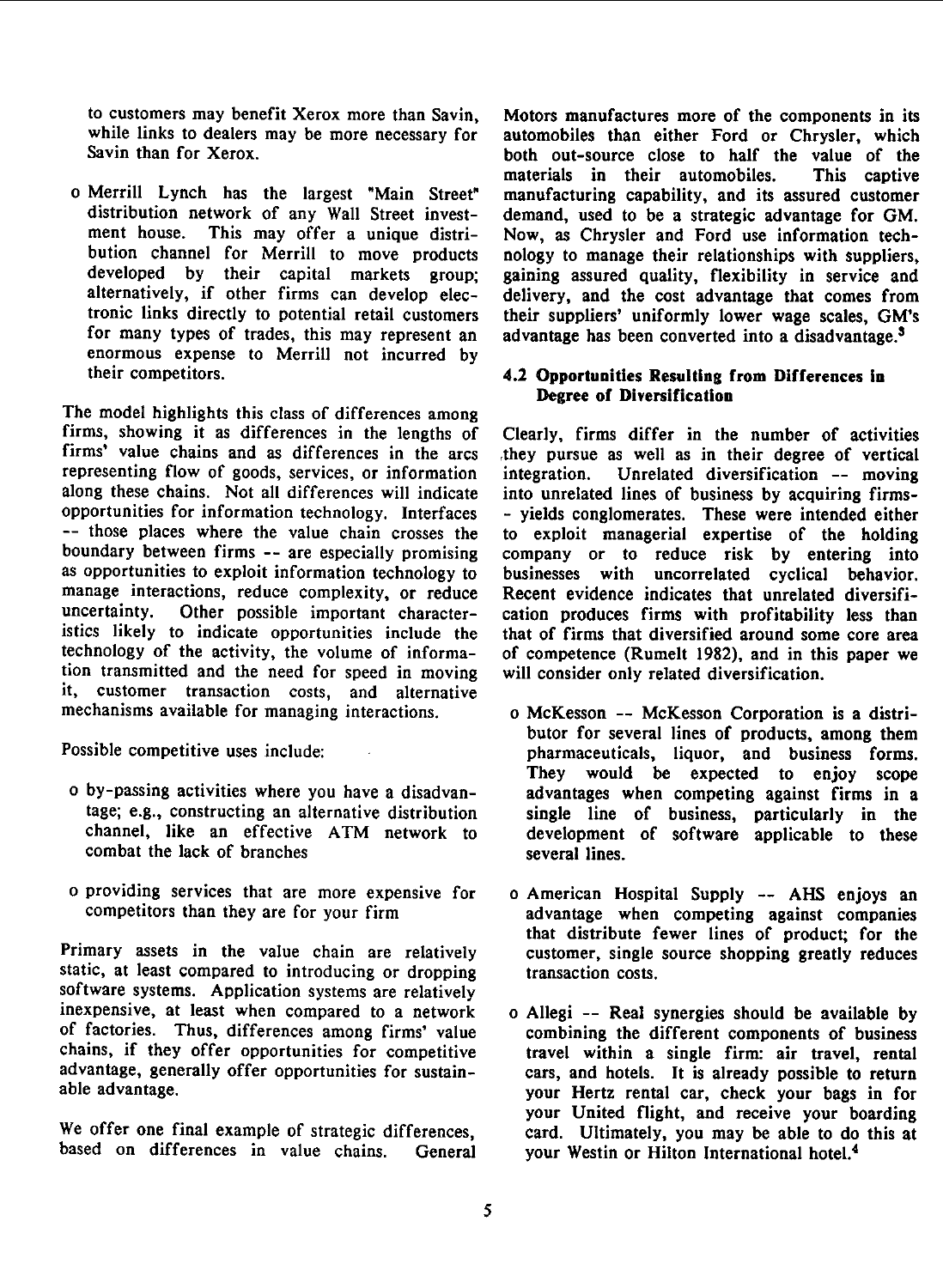The model highlights differences in the breadth of a o Look at the activities currently considered firm's system of value chains, the potential for essential in your industry. Can the unique skills interaction among them, and the strength of indivi-<br>dual interactions. Again, the value of information improved means of performing these activities? dual interactions. Again, the value of information systems in exploiting the possibilities for interac- Can they be used to develop products or services tions between business units will depend on the difficult for competitors to match? American marketplace, the value chains, the business units, Airlines' skills in communications-based informaand the overall structure of the firm. We believe tion systems has led to improved systems for that interactions among business units within a firm a real-time control of aircraft schedules and of that interactions among business units within a firm frequently are not handled nearly as well today as flight and cabin crews. The firm's existing interactions within a single business unit; the latter reservation system was used as the basis for interactions within a single business unit; the latter are generally handled by a firm's existing hierarchi-<br>cal control structure. Thus, facilitating interactions to match as effectively, though of course they cal control structure. Thus, facilitating interactions to match as effectively, though of cours<br>is frequently an untapped potential resource. This, have been duplicated by all major airlines. is frequently an untapped potential resource. This, of course, is the type of activity for which information systems are especially appropriate. 4.4 Opportunities Resulting from Differences in

Advantages may result from economies of scope by combining different products of different value Strategy affects the importance of various links or chains to add value. They may come from econ- interactions, and thus the importance of information omies of scale by merging related functions within systems to support them. A strategy of "design to different value chains (e.g., centralized purchasing, manufacture" requires close interactions between centralized advertising or marketing research func-<br>tions) to gain cost reductions and gain leverage 1986). A strategy of customer service requires tions) to gain cost reductions and gain leverage 1986). <br>
negotiating with suppliers. They may come from close creating synergies, combining activities from several and Learmonth 1984). This last point is amplified value chains to greatly increase the value of the as the firm attempts to move "up scale" into more resulting whole; full service financial institutions demanding and more expensive products. frequently attempt to accomplish this. Since acquiring entire business units is costly, time Comparing heavily discounted coach air fares with consuming, and difficult, any strategic advantage full fare business class on trans-Atlantic flights, we consuming, and difficult, any strategic advantage that results from exploiting portfolio differences among firms is likely to be sustainable. four times as expensive; this may appear to be a

Look for activities that figure prominently in your fare business class traveler; ideally, they envisioned value chain, either internally, within the firm, or <sup>a</sup> plane made up almost entirely of business class externally, relating to customers and suppliers. sections.

o Are there activities that you perform poorly Servicing demanding business class travelers to Can information technology yield this improve- following: ment, either by facilitating your current value-Information systems can reduce costs by rather than at airport counters facilitating inventory and distribution functions. to enter their own orders, to initiate their own airport baggage counters transactions, or to perform some of their own

# Strategy Pursued or Niche Occupied

close links between sales and the customer (Ives

note that the business class ticket is frequently great deal of money to pay for free drinks. First class may be twice again as expensive, but fully 4.3 Opportunities Resulting from Differences in reclining sleeper seats and labor-intensive service Competence in <sup>a</sup> Primary Value-Adding Activity make this costly for the airline as well. SAS decided years ago to focus on the profitable, full

where improvement is likely to be significant? Europe and within Europe would benefit from the

- adding activity or by-passing it entirely? o Check-in and baggage pick-up at your SAS hotel
- They can improve service by allowing customers o Baggage claim at your SAS hotel rather than at
- services. o Easy, reliable limousine service between your SAS hotels and the airport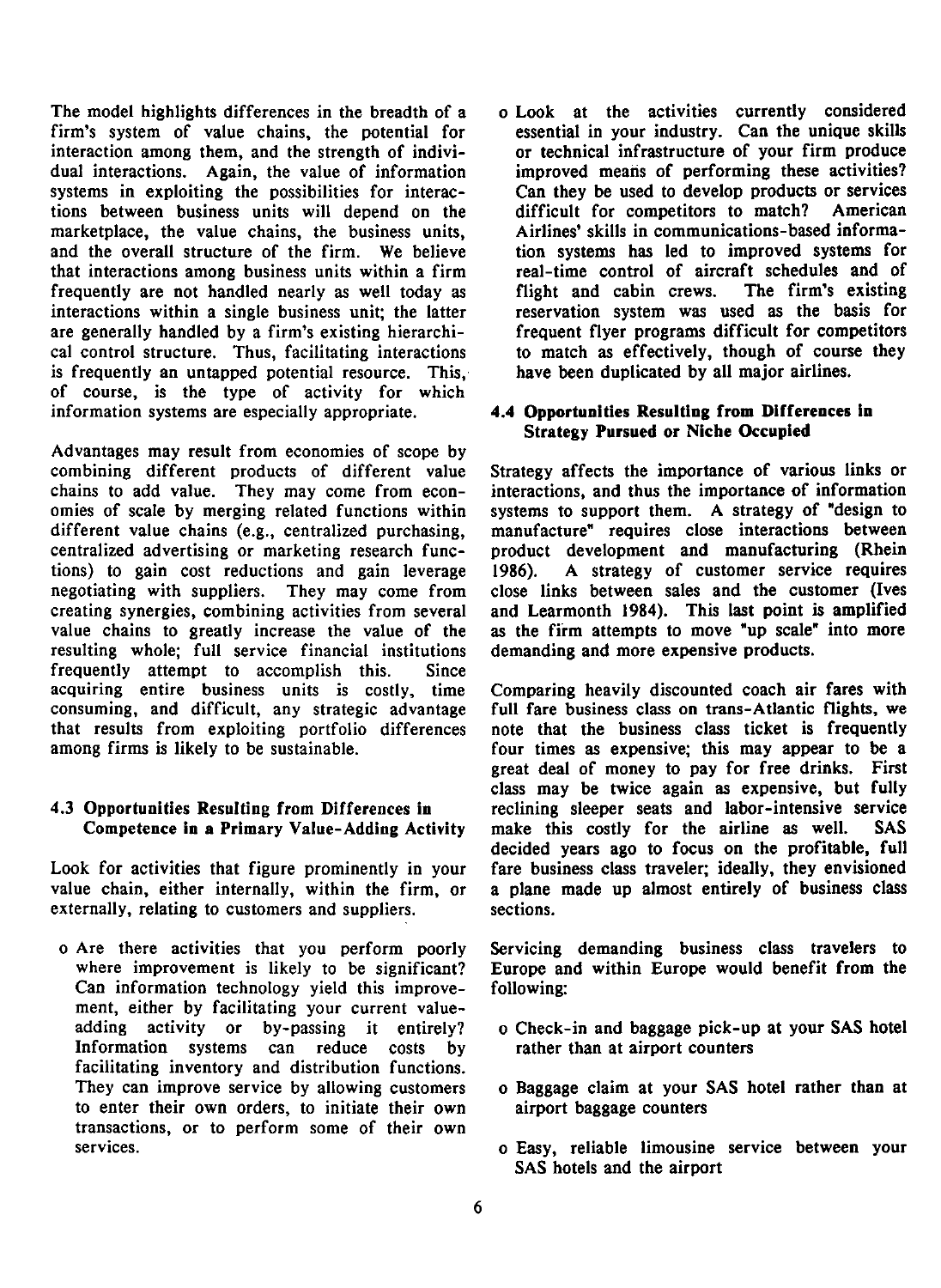- 
- 

Much of this is now realized. Competitors with suppliers, mentioned above, is an example of different strategies would have no reason to copy information technology used to reduce or eliminate<br>the information systems. This approach seems to a disadvantage faced by the innovating firm: the information systems. This approach seems to a disadvantage faced by the innovating firm;<br>have yielded SAS a comparative advantage. The similarly. CitiBank's early introduction of ATMs to complexity of this type of analysis is unfortunately respond to the impact of lengthy lines on the clear: is this comparative advantage a competitive quality of their customer service had some measure advantage, producing higher profits? We cannot yet of this function as well. American Airlines'<br>reservation system is well integrated with their

As we have noted previously (Clemons 1986; frequent flyers were until after the flights; some Clemons and Kimbrough 1986) major shocks and have responded to American's ability by giving Clemons and Kimbrough 1986) major shocks and have responded to American's ability by giving these weaken the comparative advantage of existing time reservations are made, and this probably has dominant players in the marketplace and open an impact on their ability to sell these more opportunities for alert, aggressive competitors with expensive seats. Probably this represents not an different sets of skills and different potential or advantage for American but <sup>a</sup> disadvantage for some comparative advantages. Deregulation, change in of their competitors. the price of strategic resources, change in customer<br>preferences, and entry of new international competitors are among the most frequent market-<br>
place discontinuities encountered.<br>
individual business units will miss many oppor-

rely heavily on information technology, as when integrate across business units. United Airlines successfully contested Frontier for control of Denver's Stapleton Airport. On other We strongly believe that, in the absence of occasions, the victorious firm will rely on other differences among firms, innovative uses of informatechnologies, as when Japanese automobile manufac-<br>tion technology will frequently be duplicated.<sup>6</sup> Even turers successfully contested United States manufac- if the innovations were good ideas, they are likely turers for a share of the domestic United States to end up as strategic necessities rather than as turers for a share of the domestic United States to end up as strategic necessities rather than as<br>automobile market. The model introduced above sources of competitive advantage for the innovating should be <sup>a</sup> useful tool in determining when the firm. opportunity generated by a major discontinuity can in fact be an opportunity to use information 6. CONCLUSIONS technology.

- <sup>o</sup> to create an advantage for the innovating firm some analysis, this is less surprising:
- o to reduce a disadvantage that the firm currently of information technology -- equipment, software,<br>faces and personnel --is available to all
- 

o In-flight electronic mail to link you to your American Airlines' reservation system certainly has<br>office the been a source of competitive advantage for the been a source of competitive advantage for the airline; it is perhaps the best example we know of o Hotel based electronic mail to link you to your sustainable competitive advantage through informa-<br>office tion technology<sup>5</sup> Chrysler's and Eord's use of tion technology.<sup>5</sup> Chrysler's and Ford's use of information technology to manage relationships with The similarly, CitiBank's early introduction of ATMs to quality of their customer service had some measure reservation system is well integrated with their frequent flyer program, so that on crowded flights preferred travelers can be given complimentary 5. MANAGERIAL IMPLICATIONS upgrades if seats are available. Some other airlines, lacking this integration, did not know who their Often frequent flyers the right to a free upgrade at the

We believe that looking at the totality of a firm is individual business units will miss many opportunities, particularly the most promising ones Sometimes the response to the discontinuity will generated by information technology's ability to

sources of competitive advantage for the innovating

Information systems are seen as strategic business Information technology can be used competitively in tools. We have found little firm evidence that they the following ways:<br>have conveved competitive advantage in any but a have conveyed competitive advantage in any but a few instances, despite our initial expectations; after

services, and personnel --is available to all firms. While these resources may be expensive <sup>o</sup> to create <sup>a</sup> disadvantage for <sup>a</sup> competitor for small firms competing where scale economies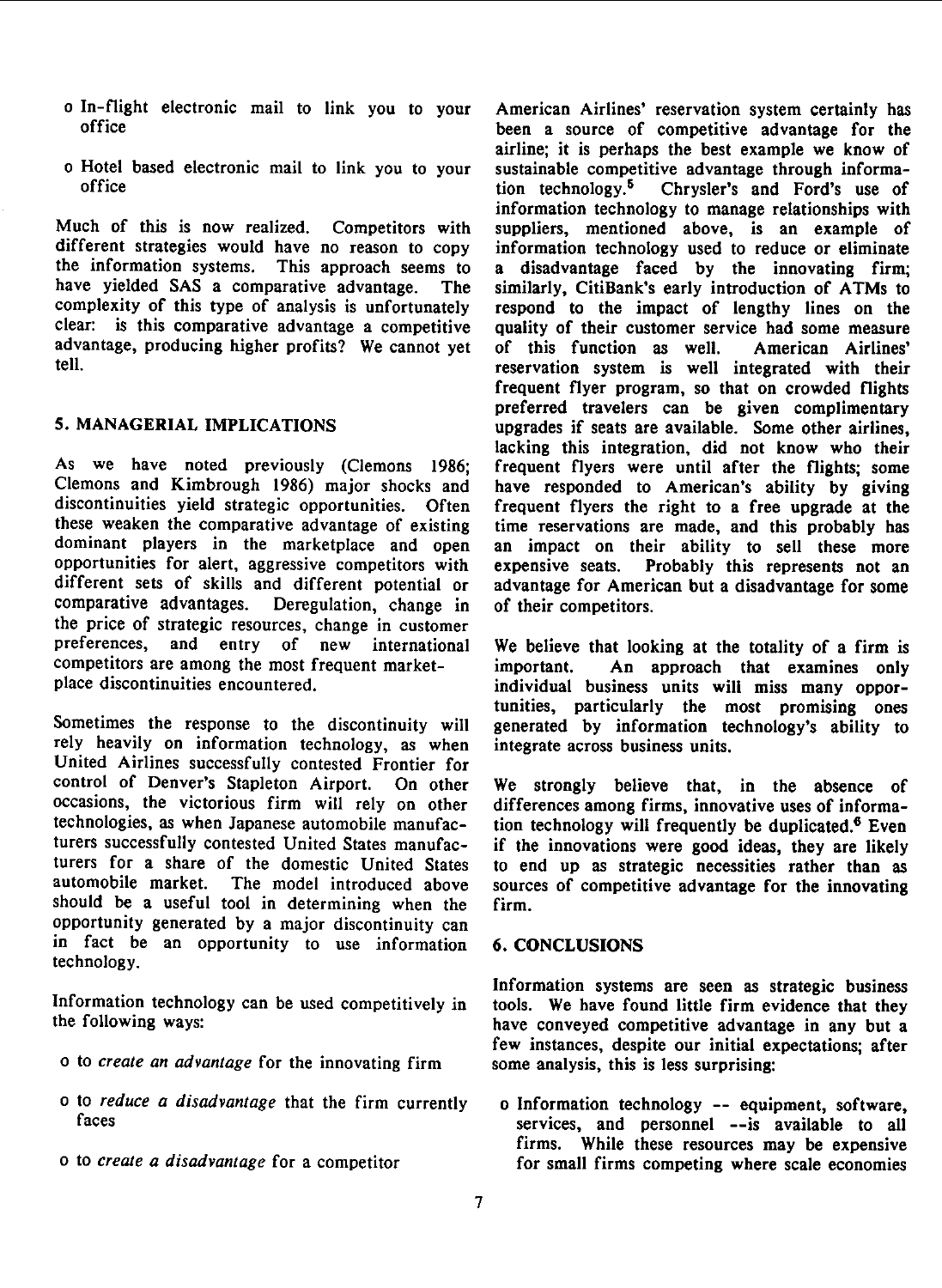major players of comparable size

o Often the innovator is at a slight disadvantage And thanks are due to our Jones Center colleague, with his initial application. Later entrants often Steven Kimbrough, for many useful of benefit from his experience, duplicate his system developing the ideas presented here. benefit from his experience, duplicate his system with newer technology and newer software architecture, and offer comparable services at ENDNOTES lower costs. There is evidence that learning between firms is accomplished very quickly and  $\frac{1}{1}$  The discussion of airline reservation systems that copying firms enjoy significantly lower benefitted greatly from private conversations with

It is still possible to defend advantages from first mover effects, if customer adoption is very rapid, <sup>2</sup> Numerous references exist. Several authors have competitor response is relatively slow, and introduces their own versions of the value chain; competitor response is relatively slow, and introduces their own versions of the value chain;<br>customers face real switching costs. This does perhaps the most popular one today is due to occur, but it has been far less common than expected.

innovative application of information technology can be more readily defended if:

- o they are so closely tied to the strategy of the 1987). innovating firm that competitors do not wish to copy them
- o they exploit unique structural characteristics of the innovating firm so that competitors do not  $5$  For a detailed analysis of competitive advantage

The model of the firm introduced here highlights 1987). See the<br>significant differences among firms to suggest of references. significant differences among firms to suggest opportunities that may be exploited and defended. It also indicates which of these are likely to be  $6$  This has been observed extensively in financial opportunities for application of information tech- services, including brokerage and trading services,

As the model presented here is extended and cited examples of strategic distribution systems. supported through additional field studies, it should See Clemons and Kimbrough (1986, 1987) for prove to be a useful tool. Supporting data, including published reports and the

### 7. ACKNOWLEDGEMENTS

The support of the sponsors of our research project REFERENCES on Information Systems, Telecommunications, and Business Strategy -- financial and intellectual Clemons, E. K. "Information Systems for support, as well as moral support and encourage- Sustainable Competitive Advantage." Information and support, as well as moral support and encourage-<br> ment -- is gratefully acknowledged. Management, November 1986.

Landau Professor of Management and Technology at the Wharton School, who first suggested that we

exist, they are seldom prohibitively expensive for look at interaction effects across the portfolio of a major players of comparable size firm's business units.

benefitted greatly from private conversations with costs. Professor Richard Meyer of the Harvard Business School.

This does perhaps the most popular one today is due to mon than Michael Porter (1985).

<sup>3</sup> This is at least partly acknowledged even by General Motors. Roger Smith, Chairman of GM, We believe that the benefits resulting from an recently admitted that their degree of vertical innovative application of information technology can integration had ceased to be an advantage. "What had been an advantage for us turned out to be a semi-disadvantage," he says (Hampton and Norman

> <sup>4</sup> Recent events have made it quite clear that Wall Street is not nearly as impressed with this strategy as the authors of this paper.

benefit from copying them through reservation systems, see earlier papers by Clemons (1986) and Clemons and Kimbrough (1986,

nology. commercial banking, and retail banking. It also appears to be true in many of the most frequently results of site visits.

Likewise, special thanks are due William Hamilton, Clemons, E. K., and Kimbrough, S. O. "Information<br>Landau Professor of Management and Technology at Systems, Telecommunications, and Their Effects on Industrial Organization." Proceedings of the Seventh